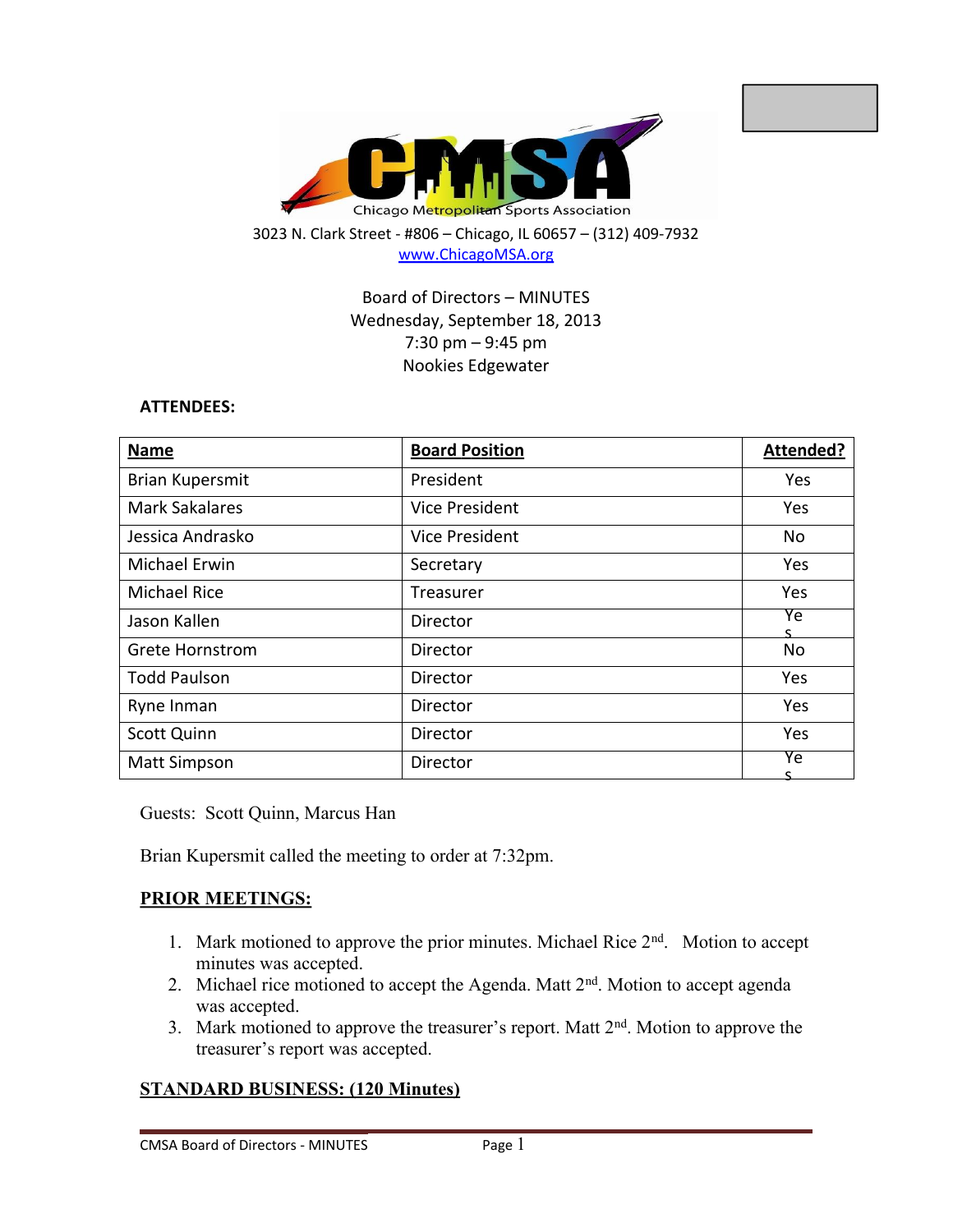- 1. Interview Scott Quinn for vacant board seat 15 min
	- a. Board votes and approves Scott as appointed board member.
- 2. Charity discussion/update with Marcus Han 15 min
	- a. Main focus will be on the LGBT community and young adults (sports attention)
		- i. Multiple events that will take will determine future events
			- ii. Proposed events (12 month period):
				- 1. Flat donation
					- a. Possibly Night ministry
					- b. Possibly Cook County juvenile detention center
				- 2. GFG (Gay for Good)
					- a. Meeting to discuss a CMSA event
					- b. Event targeting the older CMSA population
				- 3. Community participation event
					- a. Bowling event combining Youth/CMSA
	- b. Should we open this effort to every charity in Chicago?
		- i. Strategy still needs further definition before moving forward
		- ii. Marcus to connect with Ryne and Scott about the outreach/
		- program and defining our strategy **ACTION ITEM**
- 3. Group exercise 30 min **TABLED UNTIL THE OCTOBER MEETING**
- 4. Treasurer report 10 min
	- a. Membership is already ahead of last year (Fiscal year began on Aug 1)
	- b. Tennis has until the end of Sept to get all expenses into Michael Rice
	- c. ASANA fined CMSA. We need to learn more about this.
	- d. Fiscal year has closed
- 5. Upcoming audit 5 min
	- a. AUDIT time (should we change our procedure)
		- i. Policy change
			- 1. Board will select an auditing firm or like corporation to review the finances of the organization (Need the correct wording)….
			- 2. Michael Rice motioned to approve, Scott second it. Motion was approved.
		- ii. Brian made the motion to use the same firm as last time to do the audit. Mark second, discussion began.
			- 1. Issue board can either hire an audit firm or identify financial experts within our membership and use them to audit the CMSA accounts.
			- 2. Scott treasurer should come back with a recommendation.
			- 3. MOTION Treasurer to recommend a plan by the OCT meeting
			- 4. Motion carries. Michael Rice to recommend plan by Oct meeting.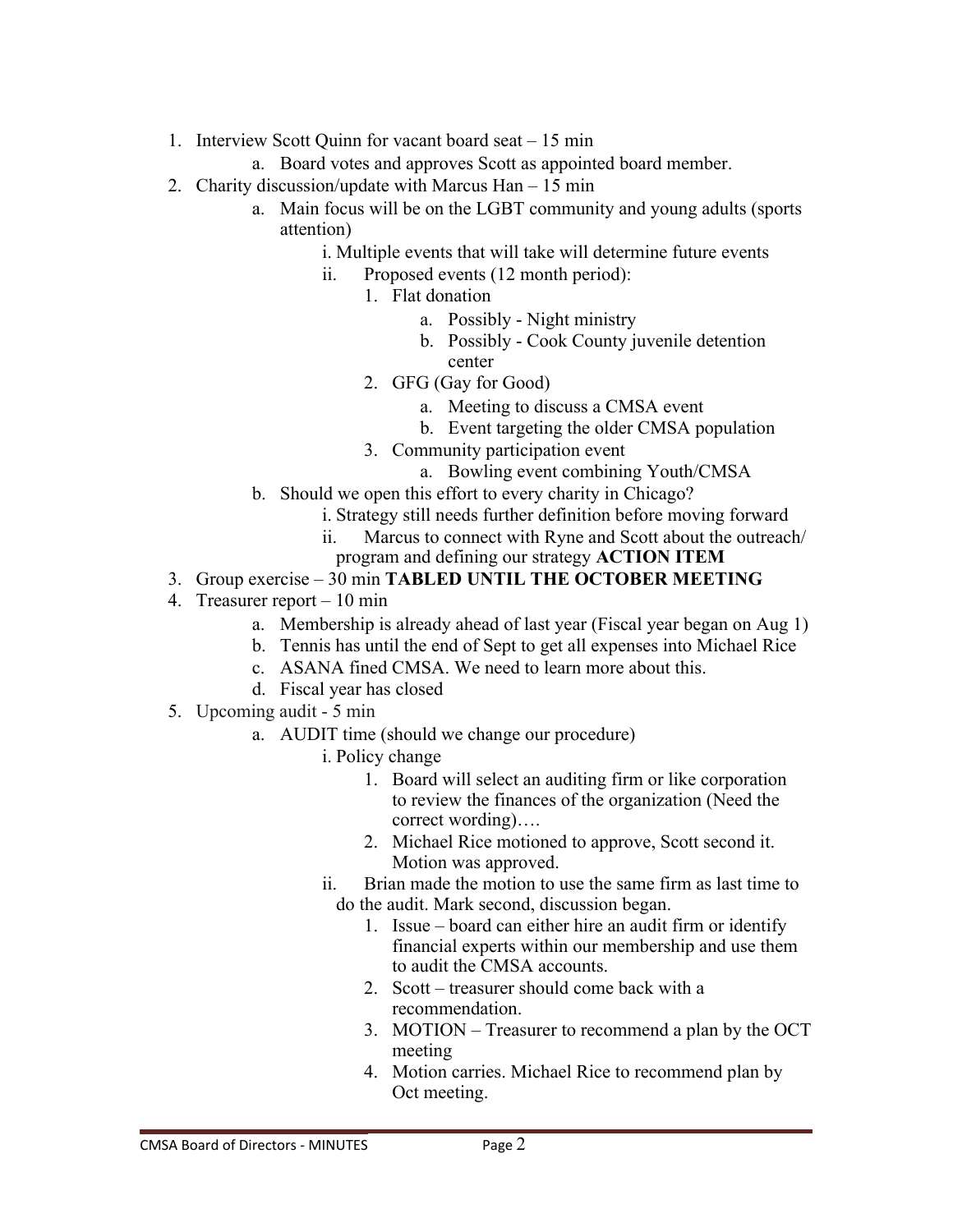- 6. Action Items Update 15 min
	- a. Mark ping pong
		- i. Sunday night
		- ii. Moving forward
		- iii. Getting back with us
	- b. Jessica pool
		- i. Steve Z is Not interested in leading pool anymore
		- ii. Matt someone should run the league
	- c. Michael  $E$  self defense
		- i. Look at gyms (FCC), but the Center on Halsted is also an option.
- 7. November party update 10 min
	- a. Finalizing plans with Matt H
	- b. Location will be Sports Corner, November 9th.
	- c. Shirts give-away at event
		- i. Mark is getting bids
- 8. Marketing update 10 min
	- a. Jason K explains his plan to expand CMSA visibility to a larger scale to increase membership numbers
	- b. Possibly develop new a CMSA brand
	- c. Plan will do traditional advertising as well incorporate outdoor advertising
		- i. Budget is 25k to 50k
	- d. Mike E makes a motion to approve \$35K, Jason seconds. 9 votes yes. Approved.
	- e. Mike E makes a motion to approve \$50K, Jason seconds. Six votes yes, three nos. Budget of \$50,000 is approved.
		- i. Jason to present board with advertising plans when they are available.
- **9.** Update on commissioner's handbook 5 minutes **WILL BE DONE FOR THE OCTOBER**
- 10. Discussion on tournament policy/procedure 15 min **TABLED TO OCTOBER**
- 11. GLAAD SPIRIT DAY Michael Erwin makes motion to once again participate in Spirit Day on October 17, 2013. Approved.

# **NEW BUSINESS/CLOSE:**

- 1. Open Forum
	- a. Brian met with the park district for extra things.
	- b. Oct 22 survey to membership
		- i. Will ask for input
	- c. Comp membership Mike Gudreau
- 2. Feedback and Close
- 3. Next Meeting: October 16th Nookies. 7:15pm-9:30pm.

# **MOTION TO ADJOURN:**